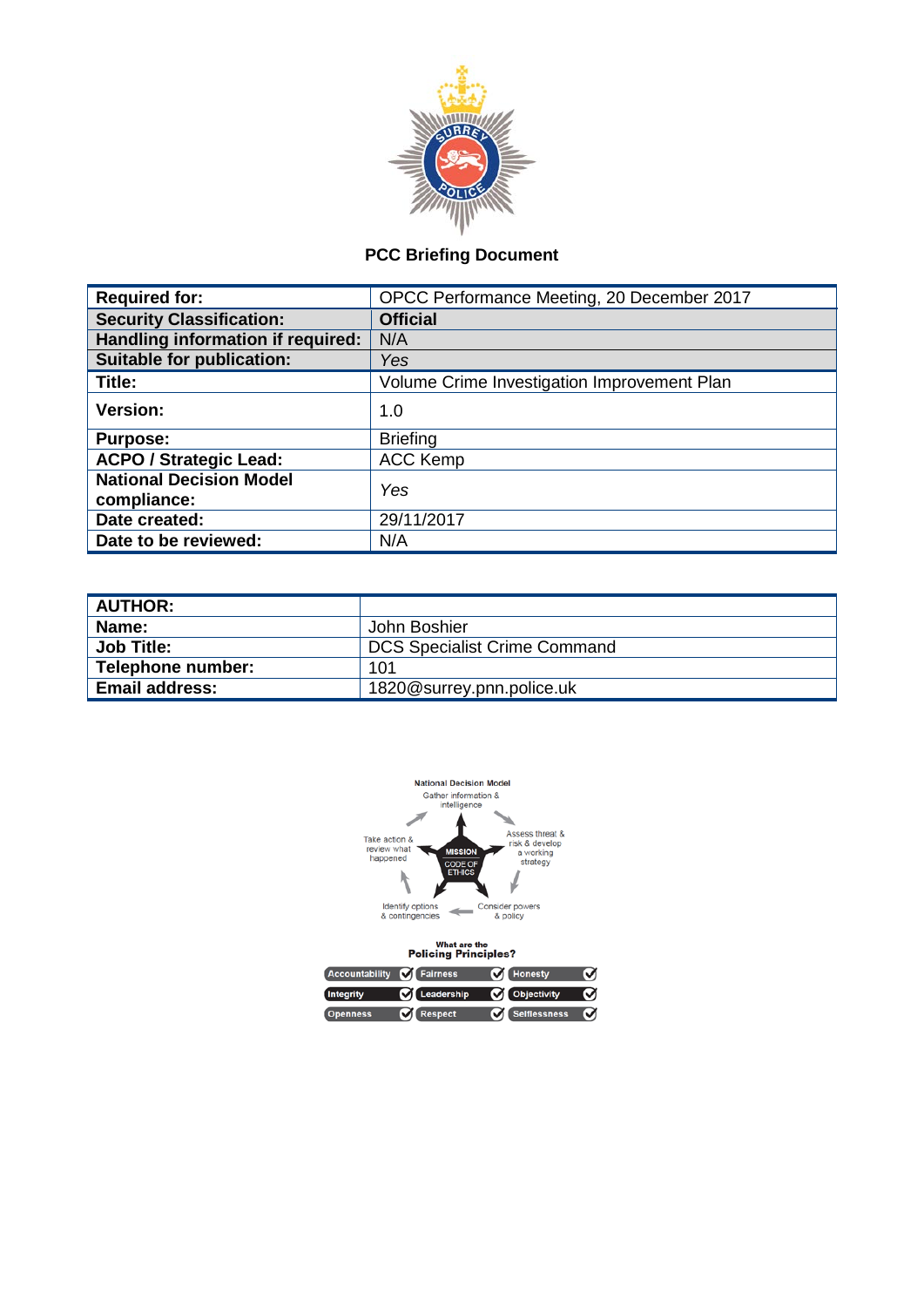### **1. Background**

1.1.The purpose of this report is to provide a briefing to the Police and Crime Panel in relation to the Volume Crime Investigation Improvement Plan (VCIIP) and the current progress against this plan.

# **2. Context**

- 2.1. Following the introduction of streaming in the force volume crime investigation was undertaken within CID offices. Response officers, working within the Targeted Patrol Team (TPT), were not responsible for the investigation of volume crime, beyond the initial attendance and recording, and did not hold investigative workloads.
- 2.2. TPT officers, with limited crime investigation training and relevant experience, now form the backbone of the current Area Policing Team (APT), now charged with volume crime investigation. The majority of the remainder are new officers. The majority of APT supervisors, now supervising crime workloads, were streamed response officers.
- 2.3. The training and experience gap was recognised through the PiYN project and additional training, coaching and support was implemented but, at the point that the VCIIP was commissioned, the skills and experience deficit had not been filled and there was a clear capability gap in relation to the investigation of volume crime and the supervision of these enquiries.
- 2.4. This capability gap was compounded by a capacity gap. The demand reductions planned under PiYN have not yet been achieved and APT were, at the time VCIIP was commissioned, operating below establishment and regularly below 'optimal' levels. This capacity gap restricted the ability of even trained and experienced individuals to thoroughly investigate, and additionally restricts availability to train.
- 2.5. A final issue is cultural. There was lack of an embedded investigative culture within TPT and such a culture has not fully permeated APT.
- 2.6. The pursuit of offenders to prevent and detect crime is a central theme in the Surrey Police Business Plan.

### **3. The Volume Crime Investigation Improvement Plan (VCIIP)**

- 3.1. The force recognised the need to ensure that all investigations are completed to a consistently good standard and has, in light of both last year's HMICFRS inspection and our own internal awareness, focussed on improving volume crime investigations. A detailed Volume Crime Investigation Improvement Plan, which builds upon the methodology of the successful Public Protection Improvement Plan, has been devised and is being implemented under the governance of ACC Kemp through the Volume Crime Investigation Improvement Project.
- 3.2. The overall strategic aim of the VCIIP is "to make Surrey police a leader in volume crime investigation in order to better pursue offenders to prevent and detect crime through professional, proportionate and ethical investigations."
- 3.3. The VCIIP has 3 key themes: Capacity, Capability and Leadership & Culture. Each strand is led by a divisional superintendent.

### **4. Progress to date**

- 4.1. The VCIIP is currently on track in relation to the project plan and agreed milestones.
- 4.2. Examples of progress under the Capability strand:
- 4.3. Research showed a clear correlation between lower workloads and higher detection rates and the project team proposed an optimal workload of 5 per officer, based on a review of top performing teams and professional judgement. To achieve this a force daily allocation rate of 101 crimes was necessitated. From  $9<sup>th</sup>$  August to  $8<sup>th</sup>$  October the average number of crimes allocated on a daily basis was 65, which has allowed these optimum work load levels to be, as an average, achieved, and maintained.
- 4.4. A review of APT shift patterns was commissioned to establish whether the existing model was fit for purpose in relation to volume crime investigation and to consider potential alternatives. It was found that although the existing shift pattern was popular with staff, and had some advantages from a wellbeing perspective, it does not optimise capacity to demand and impacts on the timeliness of investigation due to the rest day sequencing of the pattern. Proposals providing both light touch and more significant change to the pattern, seeking to balance the needs of officers and of the organisation, have now been formulated for consideration.